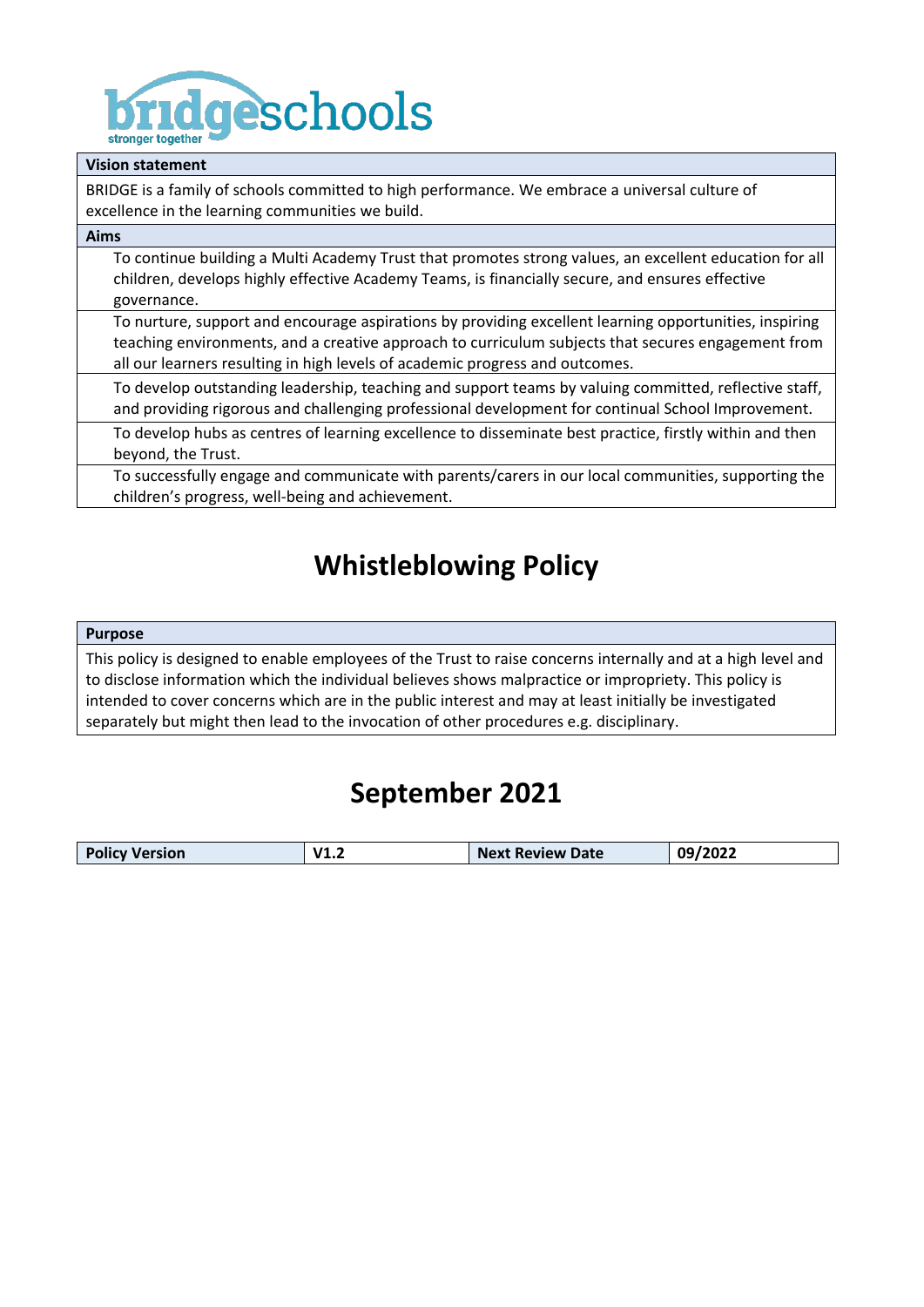#### **'WHISTLEBLOWING' POLICY (Making a Disclosure in the Public Interest)**

#### **1. Introduction**

- 1.1 Bridge Schools is committed to the highest standards of openness, probity and accountability.
- 1.2 An important aspect of accountability and transparency is a mechanism to enable staff, governance and other members of the Trust to voice concerns in a responsible and effective manner. It is a fundamental term of every contract of employment that an employee will faithfully serve his or her employer and not disclose confidential information about the employer's affairs. Nevertheless, where an individual discovers information which they believe shows serious malpractice or wrongdoing within the organisation then this information should be disclosed internally without fear of reprisal, and there should be arrangements to enable this to be done independently of line management (although in relatively minor instances the line manager would be the appropriate person to be told).
- 1.3 The Public Interest Disclosure Act, which came into effect in 1999, gives legal protection to employees who reasonably believe that their disclosures are made in the public interest, against being dismissed or penalised by their employers as a result of publicly disclosing certain serious concerns. The Trust has endorsed the provisions set out below so as to ensure that no members of staff should feel at a disadvantage in raising legitimate concerns.
- 1.4 It should be emphasised that this policy is intended to assist individuals who believe they have discovered malpractice or impropriety. It is not designed to question financial or business decisions taken by the Trust nor should it be used to reconsider any matters which have already been addressed under harassment, complaint, disciplinary or other procedures. Once the 'Whistleblowing' procedures are in place, it is reasonable to expect staff to use them rather than air their complaints outside the Trust.

# **2. Scope of Policy**

- 2.1 This policy is designed to enable employees of the Trust to raise concerns internally and at a high level and to disclose information which the individual believes shows malpractice or impropriety. This policy is intended to cover concerns which are in the public interest and may at least initially be investigated separately but might then lead to the invocation of other procedures e.g. disciplinary. These concerns could include:
	- Financial malpractice or impropriety or fraud
	- Failure to comply with a legal obligation or statutes
	- Dangers to Health & Safety or the environment
	- Causing a risk/danger to children, young people and vulnerable adults
	- Harm or risk to children
	- Criminal activity
	- Damage to staff, the public or the environment
	- Improper conduct or unethical behaviour
	- Contravening the governing bodies/board policies or the code of conduct

**1**

Attempts to conceal any of these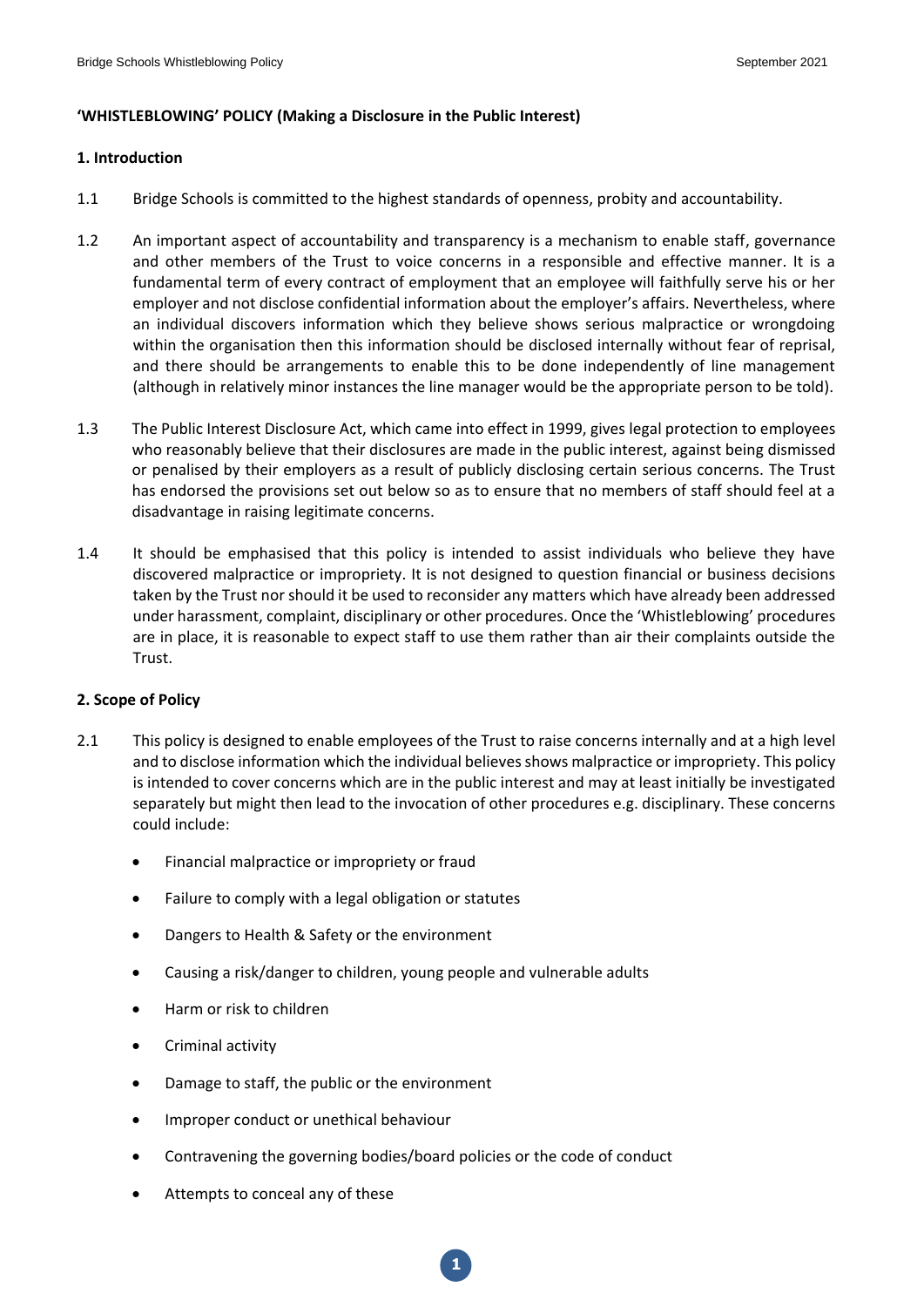#### **3. Safeguards**

#### 3.1 Protection

This policy is designed to offer protection to those employees of the Trust who reasonably believe that their disclosures are made in the public interest, against disclosing such concerns provided the disclosure is made:

 In the reasonable belief of the individual making the disclosure that it tends to show malpractice or impropriety and if they make the disclosure to an appropriate person (see below). It is important to note that no protection from internal disciplinary procedures is offered to those who choose not to use the procedure. In an extreme case malicious or wild allegations could give rise to disciplinary or legal action on the part of the persons complained about.

# 3.2 Confidentiality

The Trust will treat all such disclosures in a confidential and sensitive manner. The identity of the individual making the allegation may be kept confidential so long as it does not hinder or frustrate any investigation. However, the investigation process may reveal the source of the information and the individual making the disclosure may need to provide a statement as part of the evidence required.

#### 3.3 Anonymous Allegations

This policy encourages individuals to put their name to any disclosures they make. Concerns expressed anonymously are much less credible, but they may be considered at the discretion of the Trust.

In exercising this discretion, the factors to be taken into account will include:

- Whether the disclosures can reasonably be seen to be in the public interest
- The seriousness of the issues raised
- The credibility of the concern
- The likelihood of confirming the allegation from attributable sources

# 3.4 Untrue Allegations

If an individual makes an allegation, which is not confirmed by subsequent investigation, no action will be taken against that individual. In making a disclosure the individual should exercise due care to ensure the accuracy of the information. If, however, an individual makes malicious or vexatious allegations, and particularly if he or she persists with making them, disciplinary action may be taken against that individual.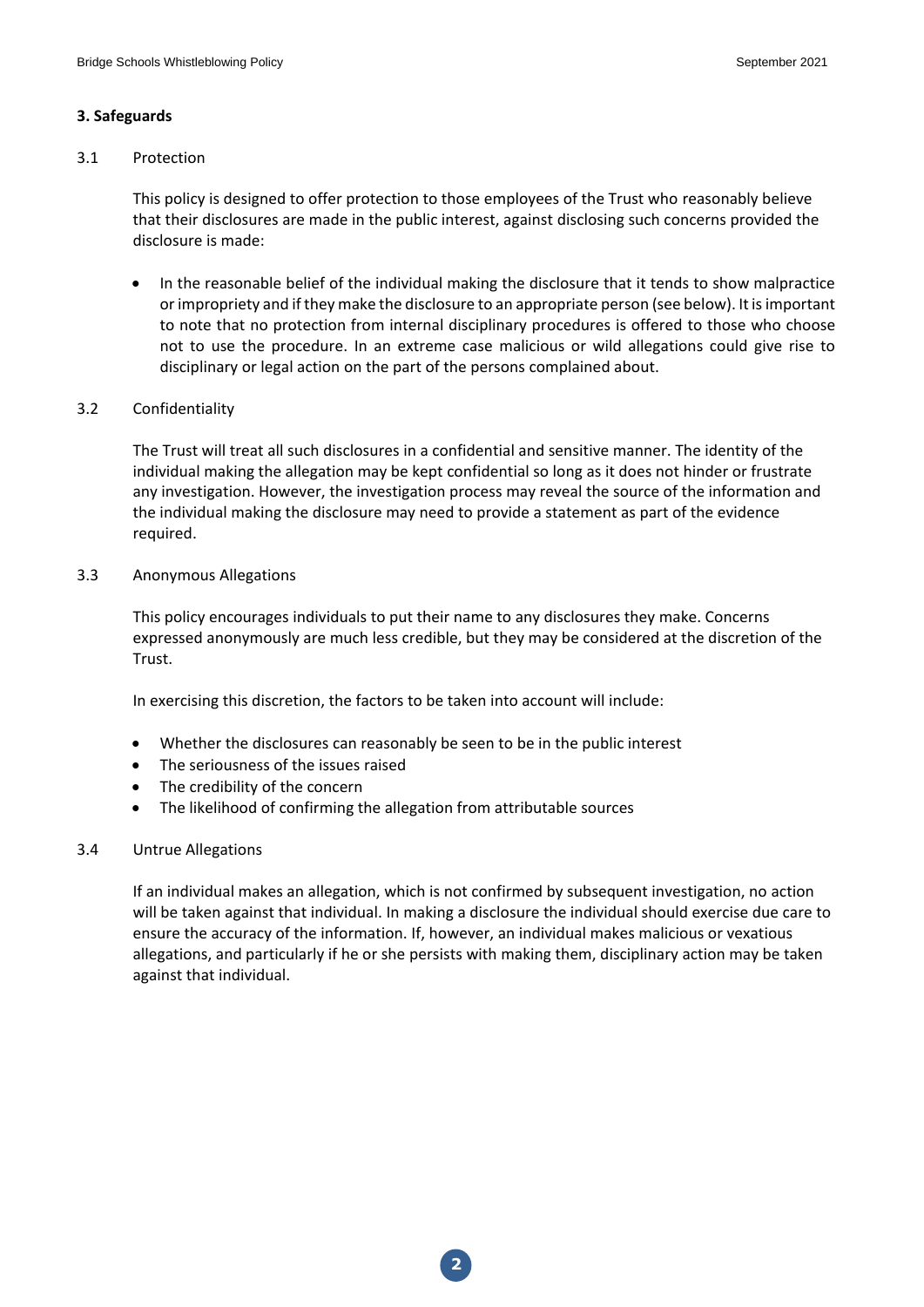#### **4. Procedures for Making a Disclosure**

- 4.1 On receipt of a complaint of malpractice, the member of staff who receives and takes note of the complaint, must pass this information as soon as is reasonably possible, to the appropriate designated investigating officer as follows:
	- Complaints of malpractice will be investigated by the Headteacher/Head of School/Area Executive Headteacher/Chief Executive unless the complaint is against the Headteacher/Head of School/Area Executive Headteacher/Chief Executive or is in any way related to the actions of the Headteacher/Head of School/Area Executive Headteacher/Chief Executive. In such cases, the complaint should be passed to the Chair of the Trust for referral.
	- In the case of a complaint, which is any way connected with but not against the Headteacher/Head of School/Area Executive Headteacher/Chief Executive, the Chair of the Trust will employ Browne Jacobson to act as the alternative investigating officer.
	- Complaints against a Governor / Trustee / Member should be passed to the Chair of the Trust to investigate.
	- In the case of a complaint against the Chair of the Trust the Board of Trustees will nominate an appropriate investigating officer.
	- The complainant has the right to bypass the line management structure and take their complaint direct to the Chair of the Trust. The Chair has the right to refer the complaint back to management if they feel that management, without any conflict of interest, can more appropriately investigate the complaint.

Tel: 01208 503103 or enquiries@bridgeschools.co.uk

4.2 Should none of the above routes be suitable or acceptable to the complainant, then the complainant may approach one of the following individuals who have been designated and trained as independent points of contact under this procedure. They can advise the complainant on the implications of the legislation and the possible internal and external avenues of complaint open to them:

Marie Ashton - Mobile 07979 080100 - HR Consultant (Browne Jacobson)

Daniella Glynn - Office number 0330 045 2800 - HR Consultant (Browne Jacobson)

4.3 If there is evidence of criminal activity then the investigating officer should inform the police. The Trust will ensure that any internal investigation does not hinder a formal police investigation.

# **5. Timescales**

- 5.1 Due to the varied nature of these sorts of complaints, which may involve internal investigators and / or the police, it is not possible to lay down precise timescales for such investigations. The investigating officer should ensure that the investigations are undertaken as quickly as possible without affecting the quality and depth of those investigations.
- 5.2 The investigating officer, should as soon as practically possible, send a written acknowledgement of the concern to the complainant and thereafter report back to them in writing the outcome of the investigation and on the action that is proposed. If the investigation is a prolonged one, the investigating officer should keep the complainant informed, in writing, as to the progress of the investigation and as to when it is likely to be concluded.
- 5.3 All responses to the complainant should be in writing and sent to their home address.